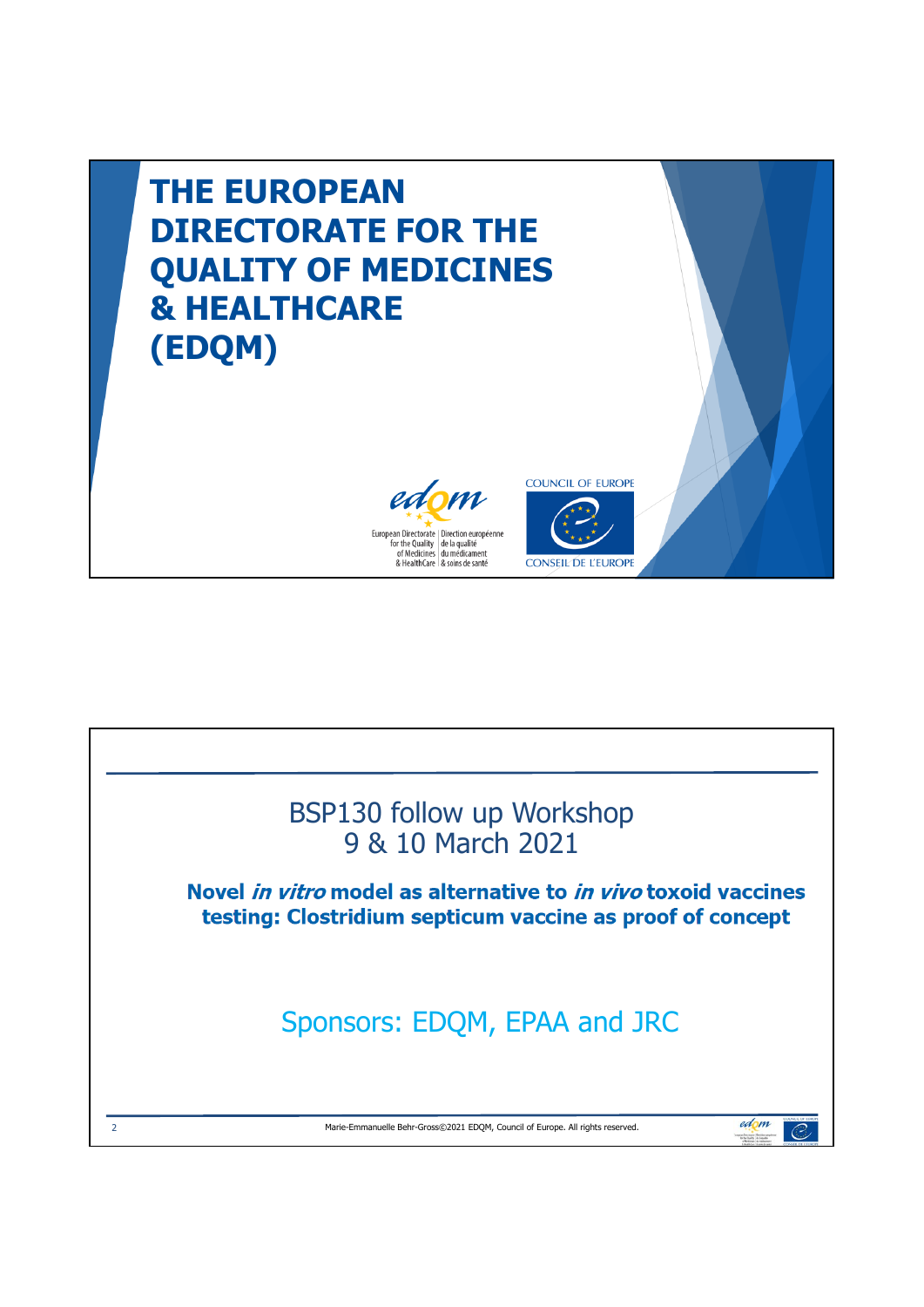

|                                                                     | Presentation on field enquiries                                                                            |
|---------------------------------------------------------------------|------------------------------------------------------------------------------------------------------------|
| <b>Participants</b>                                                 | Study performance and learnings<br>PA/PH/BIO (20) 23 DEF                                                   |
|                                                                     | <b>Speaker: ME Behr-Gross (EDQM)</b>                                                                       |
| <b>Manufacturers</b>                                                | Questions to manufacturers regarding<br>implementation of <i>in vitro</i> methods<br>PA/PH/BIO 20 (24) DEF |
|                                                                     | <b>Speaker: Catrina Stirling (EPAA)</b>                                                                    |
| <b>Acknowledgements</b> Natalia Sinitskaya and Sally Woodward (DBO) |                                                                                                            |
| 4                                                                   | edom<br>Marie-Emmanuelle Behr-Gross©2021 EDOM, Council of Europe. All rights reserved.                     |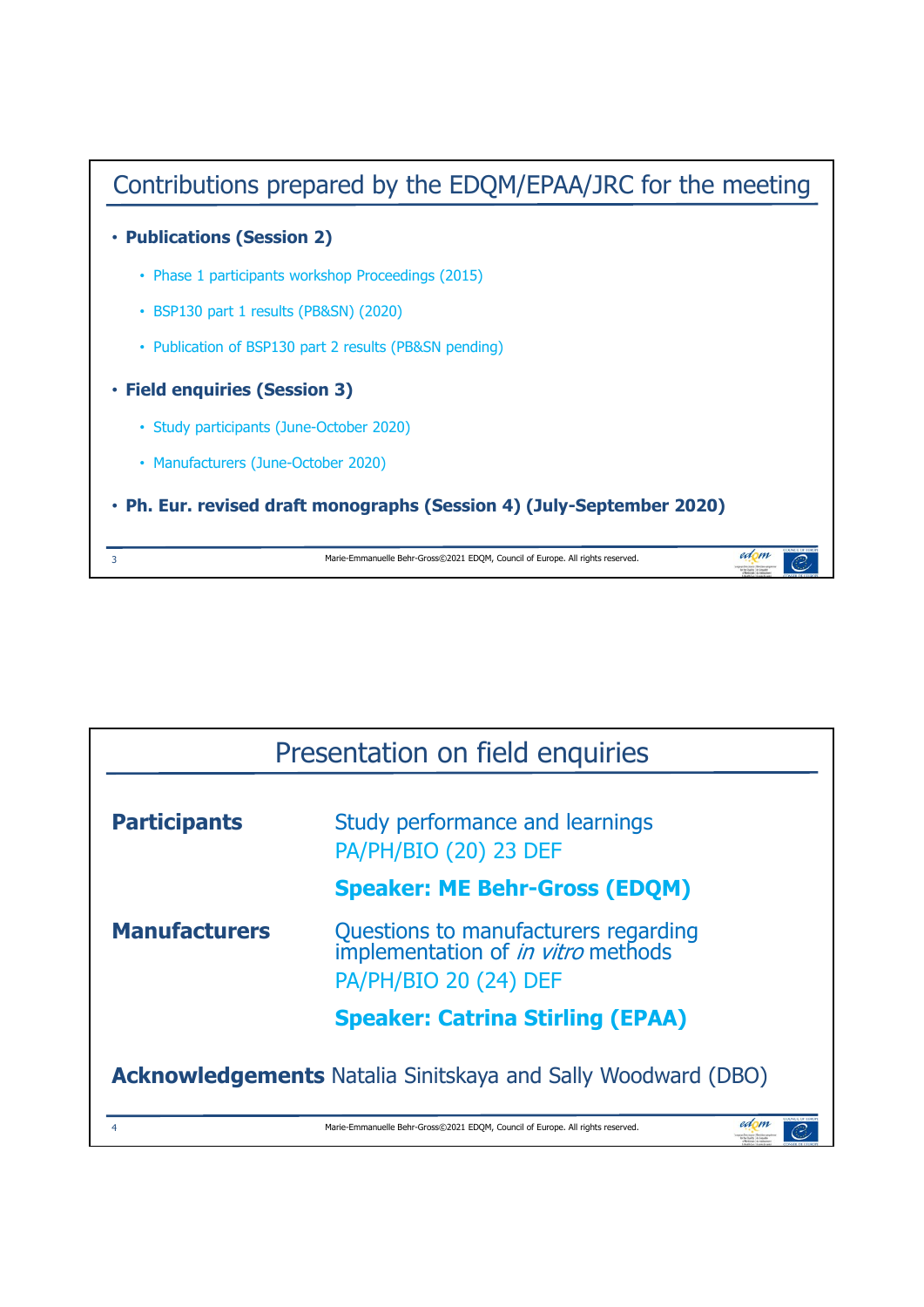

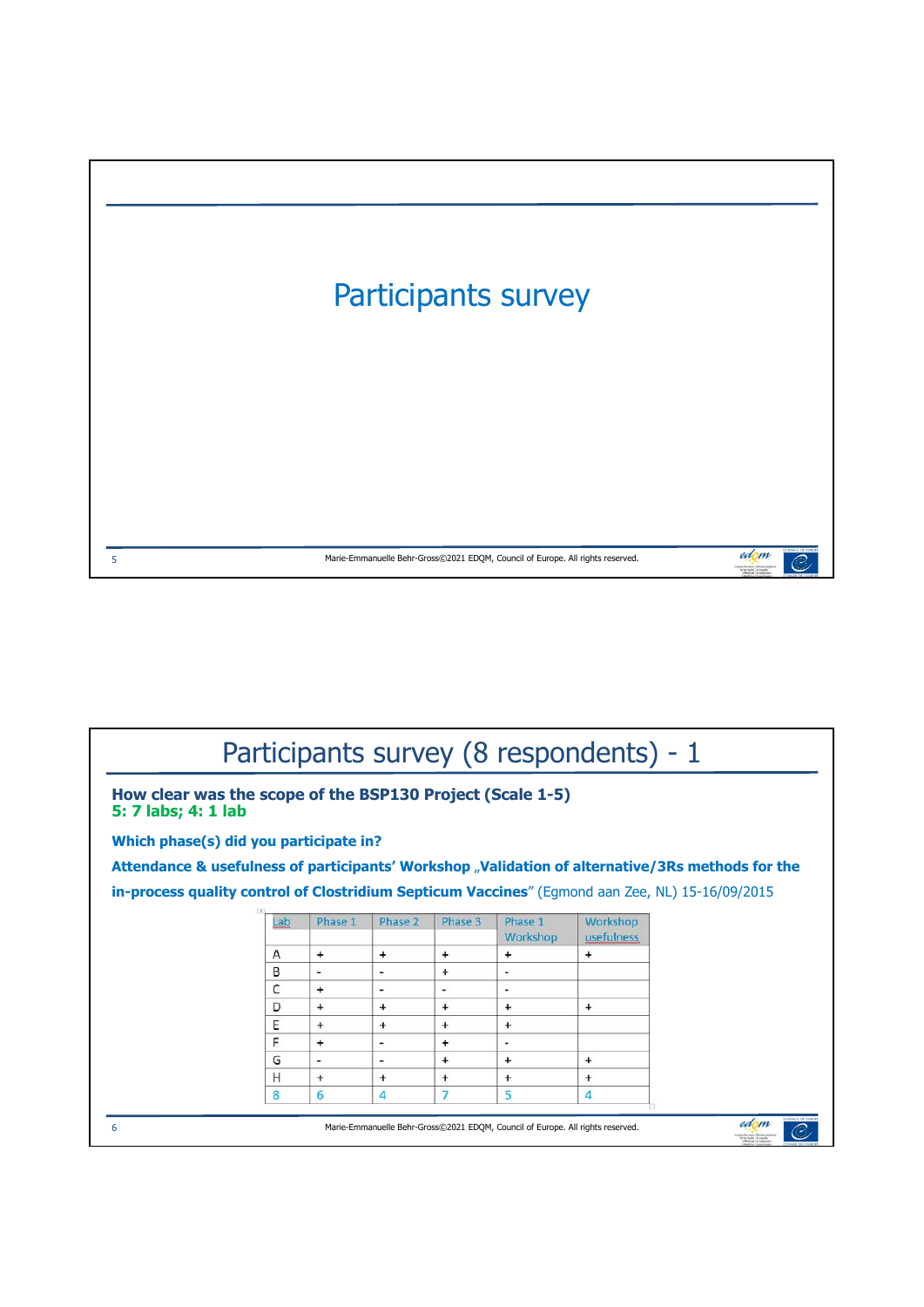

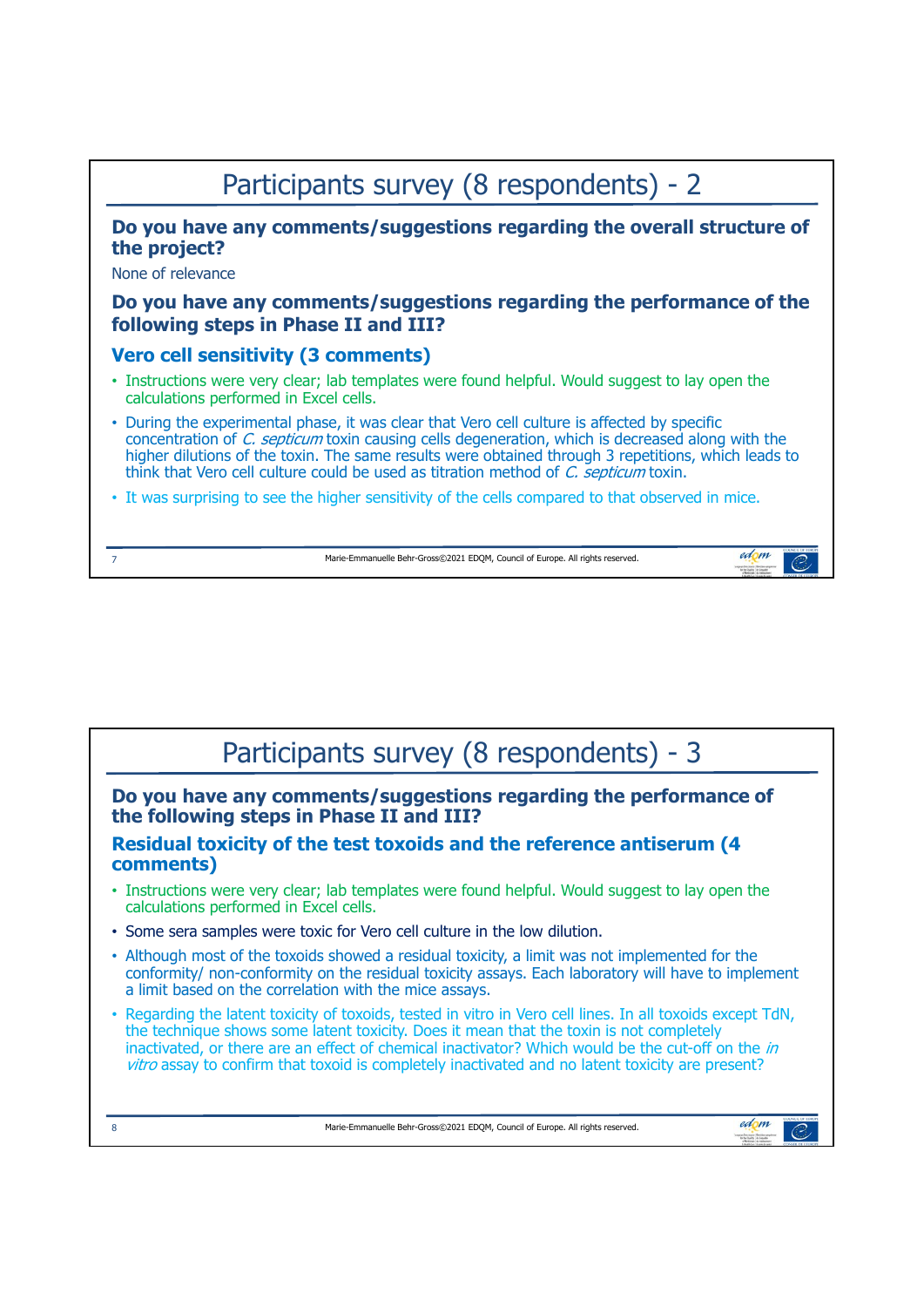| Participants survey (8 respondents) - 4                                                                                                                                                                                                             |  |  |
|-----------------------------------------------------------------------------------------------------------------------------------------------------------------------------------------------------------------------------------------------------|--|--|
| Do you have any comments/suggestions regarding the performance of the<br>subsequent steps in Phase II and III?                                                                                                                                      |  |  |
| In vitro MLD/TNE+ determination of the reference toxin (2 comments)<br>Instructions were very clear; lab templates were found helpful. Would suggest to lay open the<br>calculations performed in Excel cells.<br>• Different results were obtained |  |  |
| In vitro TCP determination of the test toxoids (3 comments)                                                                                                                                                                                         |  |  |
| Instructions were very clear; lab templates were found helpful. Would suggest to lay open the<br>calculations performed in Excel cells.                                                                                                             |  |  |
| • No technical problem                                                                                                                                                                                                                              |  |  |
| • Has this <i>in vitro</i> method ( <i>in vitro</i> TCP) been evaluate to study the stability of the antigens/toxoids?                                                                                                                              |  |  |
| edom<br>Marie-Emmanuelle Behr-Gross©2021 EDOM, Council of Europe. All rights reserved.<br>9                                                                                                                                                         |  |  |

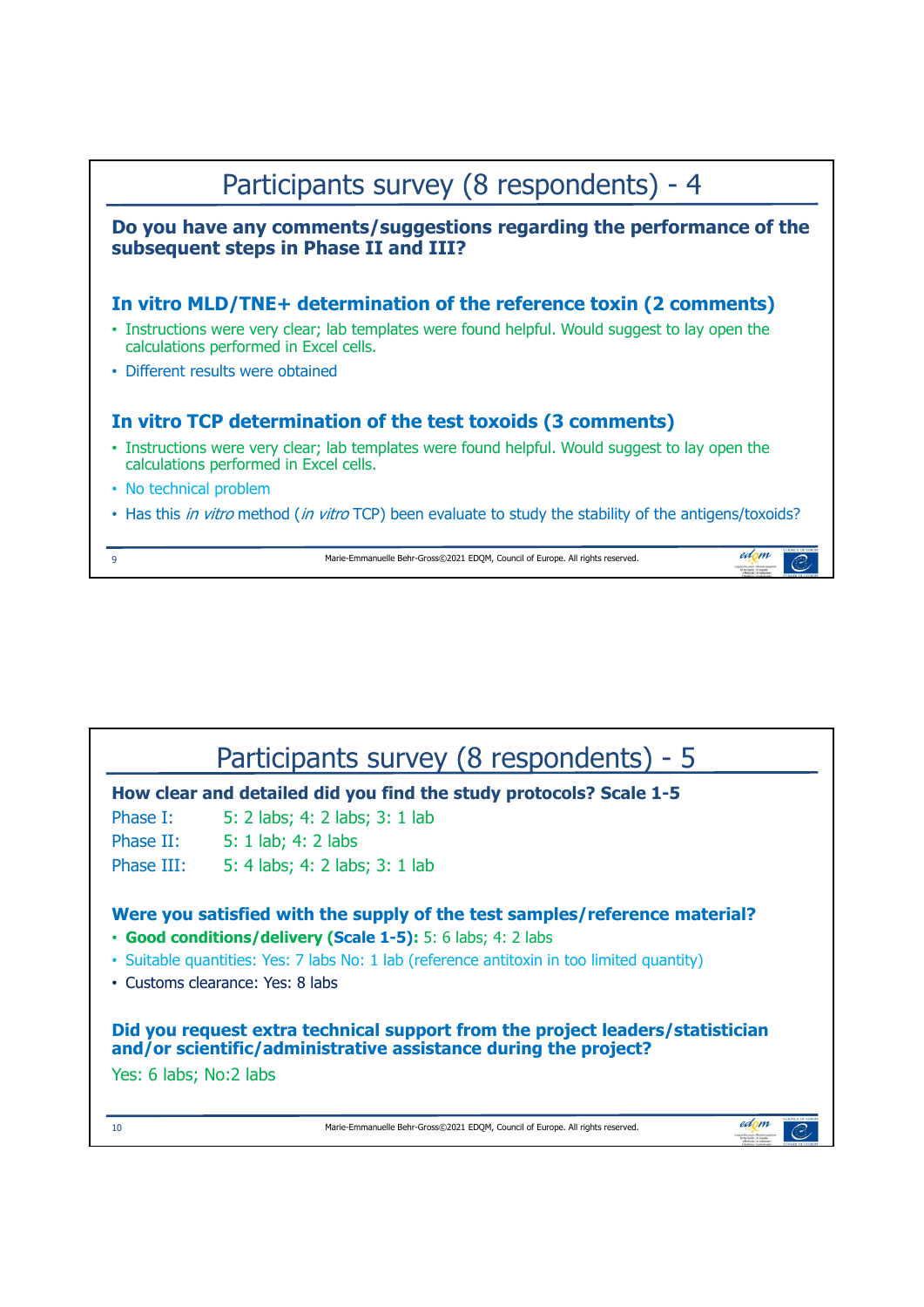

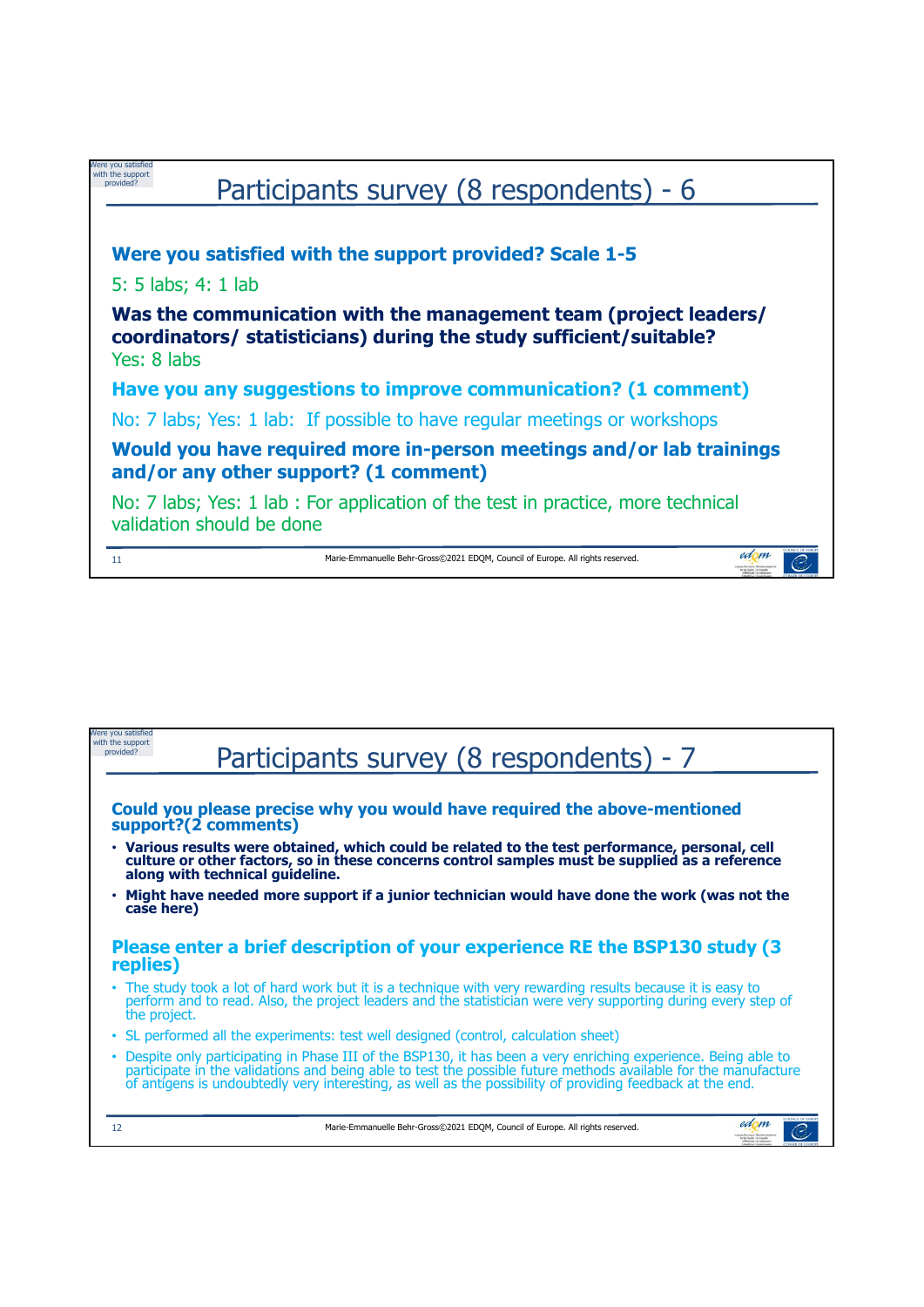| Vere you satisfied<br>with the support |                                                                                                                                                                                                                                                                                 |
|----------------------------------------|---------------------------------------------------------------------------------------------------------------------------------------------------------------------------------------------------------------------------------------------------------------------------------|
| provided <sup>2</sup>                  | Participants survey (8 respondents) - 8                                                                                                                                                                                                                                         |
| <b>testing?</b> Yes: 8 labs            | Would you be interested in participating in another BSP project in the future if you would consider it to be relevant in terms of 3Rs/alternatives to animal                                                                                                                    |
|                                        | If yes, could you please specify which topics you would consider as priority?<br>Clostridia: 5 labs; other in vitro tests for veterinary vaccines*:4 labs; rabies vaccine: 2 labs;<br>ELISA quantification techniques: 1 lab (*many components cited, multiple answers per lab) |
| testing?                               | Could you please specify your future plans in terms of 3Rs/alternatives to animal                                                                                                                                                                                               |
|                                        | • Mass spectrum analysis tuberculins/leptospira vaccines (ongoing)                                                                                                                                                                                                              |
|                                        | • We are trying to find <i>in vitro</i> alternatives for the antigens we use. Any testing to advance<br>on this point, would be included in our plans                                                                                                                           |
| our portfolio                          | • Unfortunately our laboratory is not a research lab so we do not have any new method in                                                                                                                                                                                        |
|                                        | • Our lab is part of Vac2Vac consortium                                                                                                                                                                                                                                         |
|                                        | • We plan to implement the alternative methods currently available                                                                                                                                                                                                              |
| 13                                     | edom<br>Marie-Emmanuelle Behr-Gross©2021 EDOM, Council of Europe. All rights reserved.                                                                                                                                                                                          |

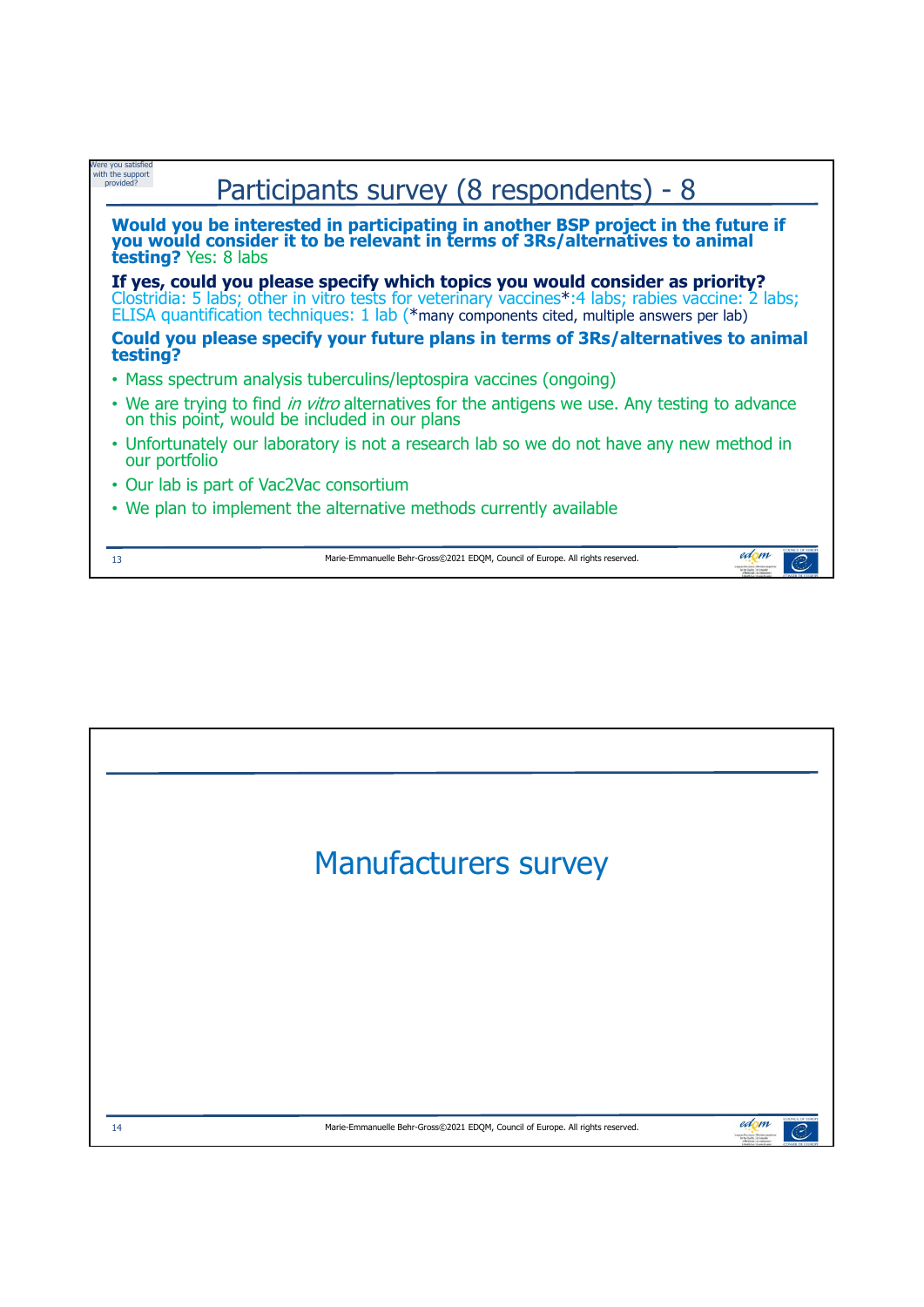

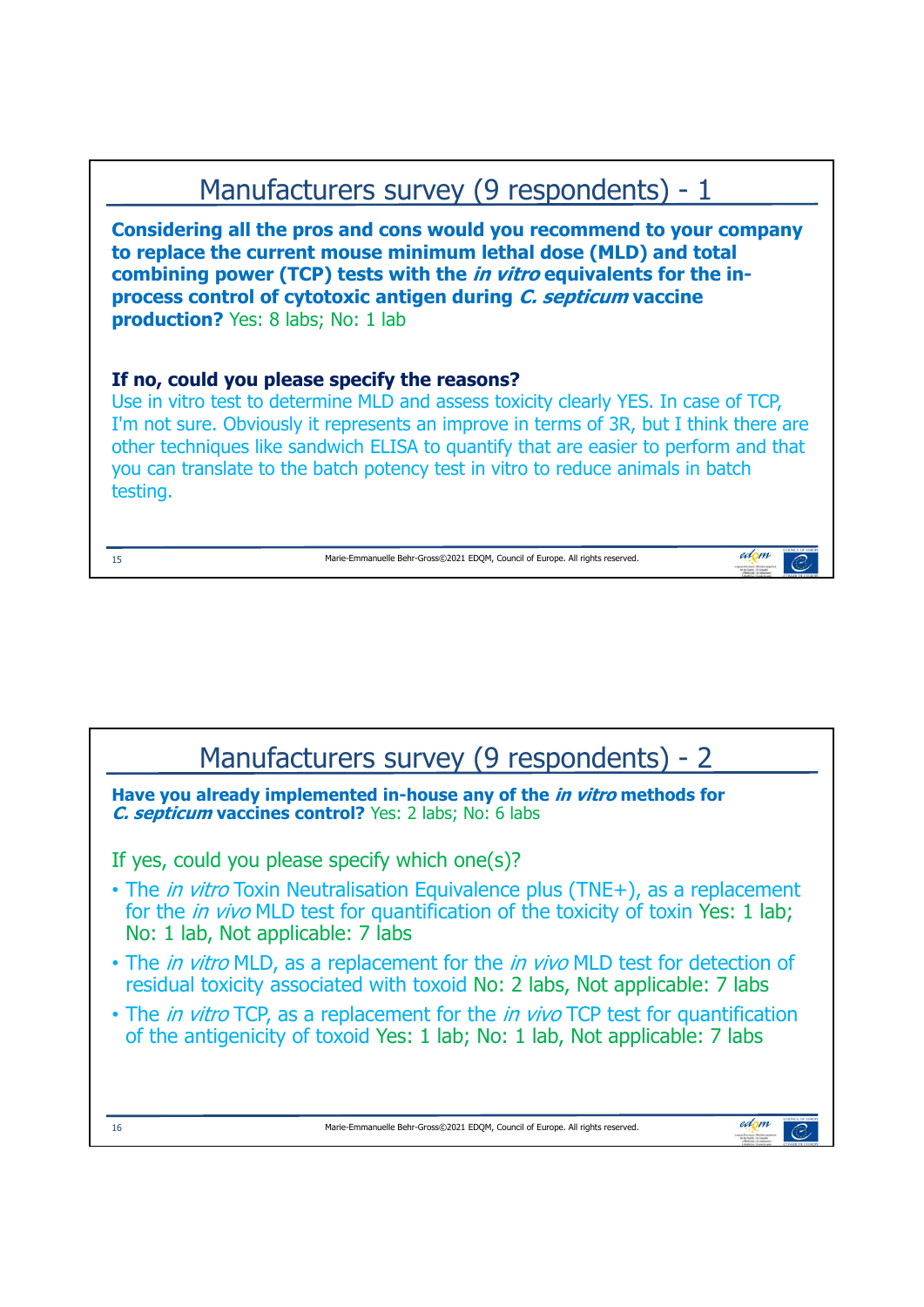

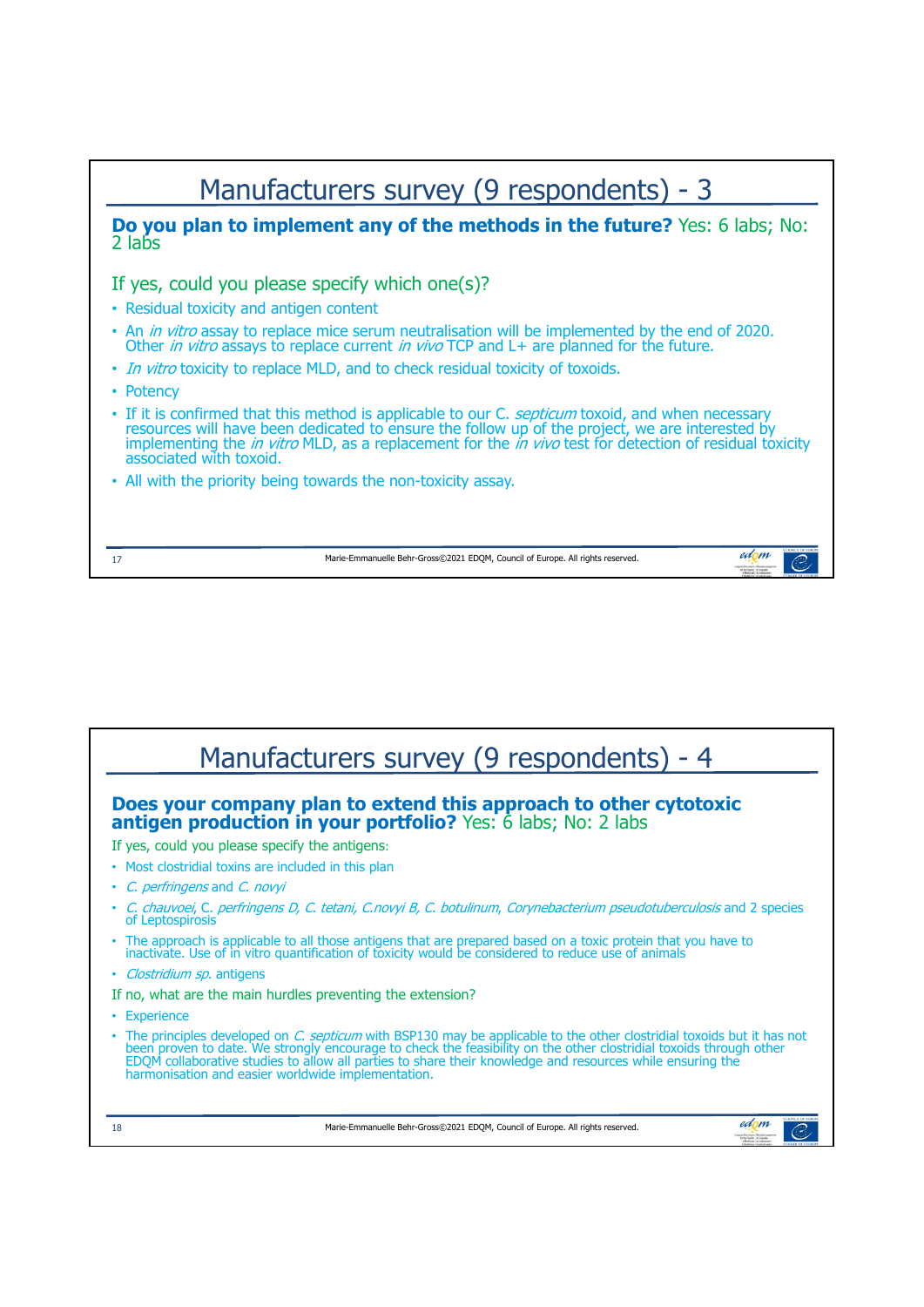| Manufacturers survey (9 respondents) - 5                                                                                                                                                         |
|--------------------------------------------------------------------------------------------------------------------------------------------------------------------------------------------------|
| <b>Did your company participate in the BSP130 study?</b> Yes: 5 labs; No: 3 labs                                                                                                                 |
| How would you rate the general knowledge of the management about<br>the BSP130 project at your company? Scale 1-5                                                                                |
| 5: 2 labs; 4: 2 labs; 1: 1 lab                                                                                                                                                                   |
| Comments: Allowed us to have a good knowledge of the technique, to have access to the necessary reagents and it was an excellent opportunity to participate in an inter-laboratory<br>validation |
| How would you rate the support and acknowledgement you received for<br>your BSP130 participation from the management at your company?<br>Šcale 1-5                                               |
| 5: 3 labs; 4: 1 lab; 3: 1 lab                                                                                                                                                                    |
|                                                                                                                                                                                                  |
| edom<br>19<br>Marie-Emmanuelle Behr-Gross©2021 EDOM, Council of Europe. All rights reserved.                                                                                                     |